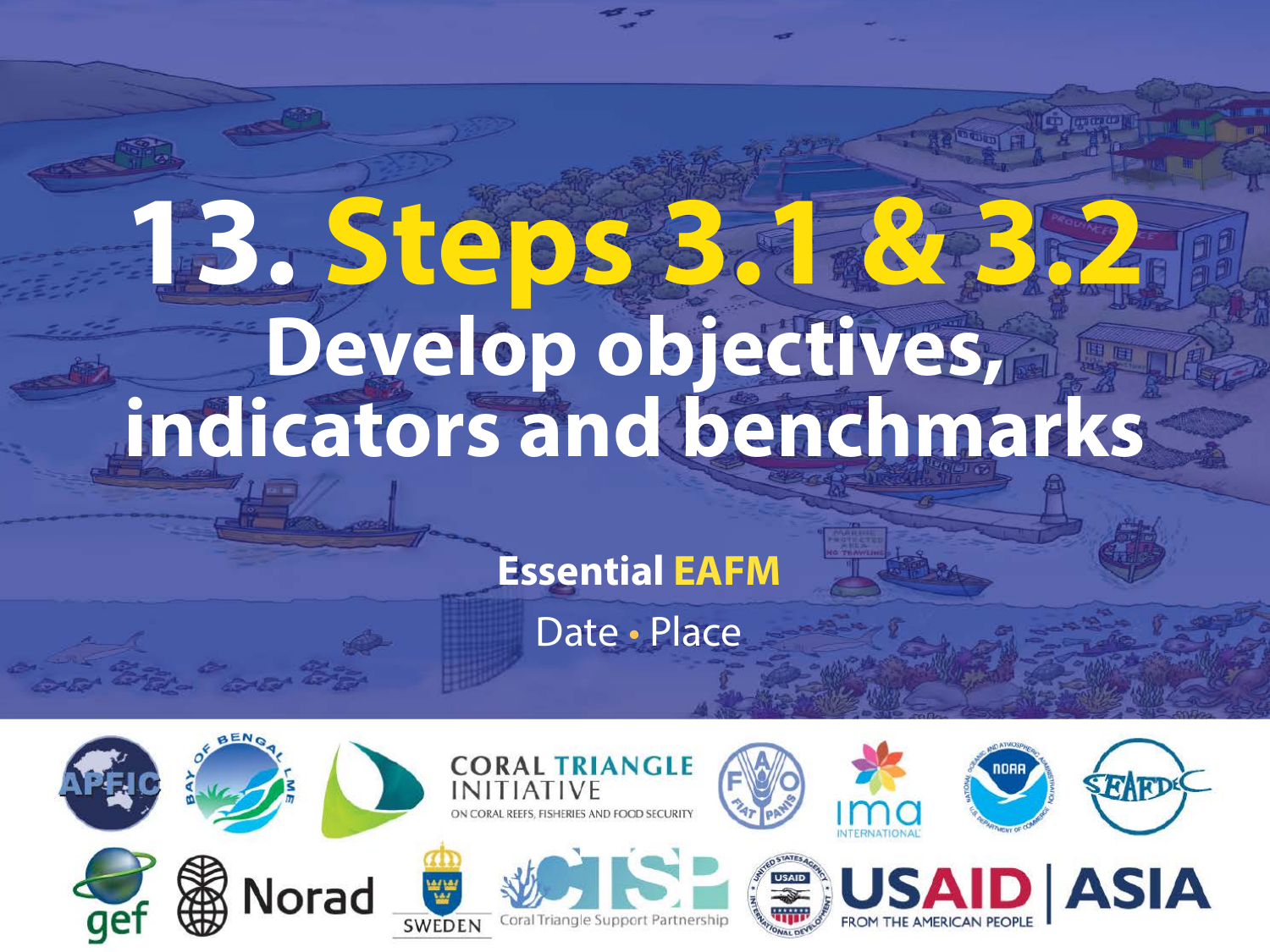

#### **13. STEP 3. DEVELOP OBJECTIVES, INDICATORS & BENCHMARKS** 2

 $L$ run $-$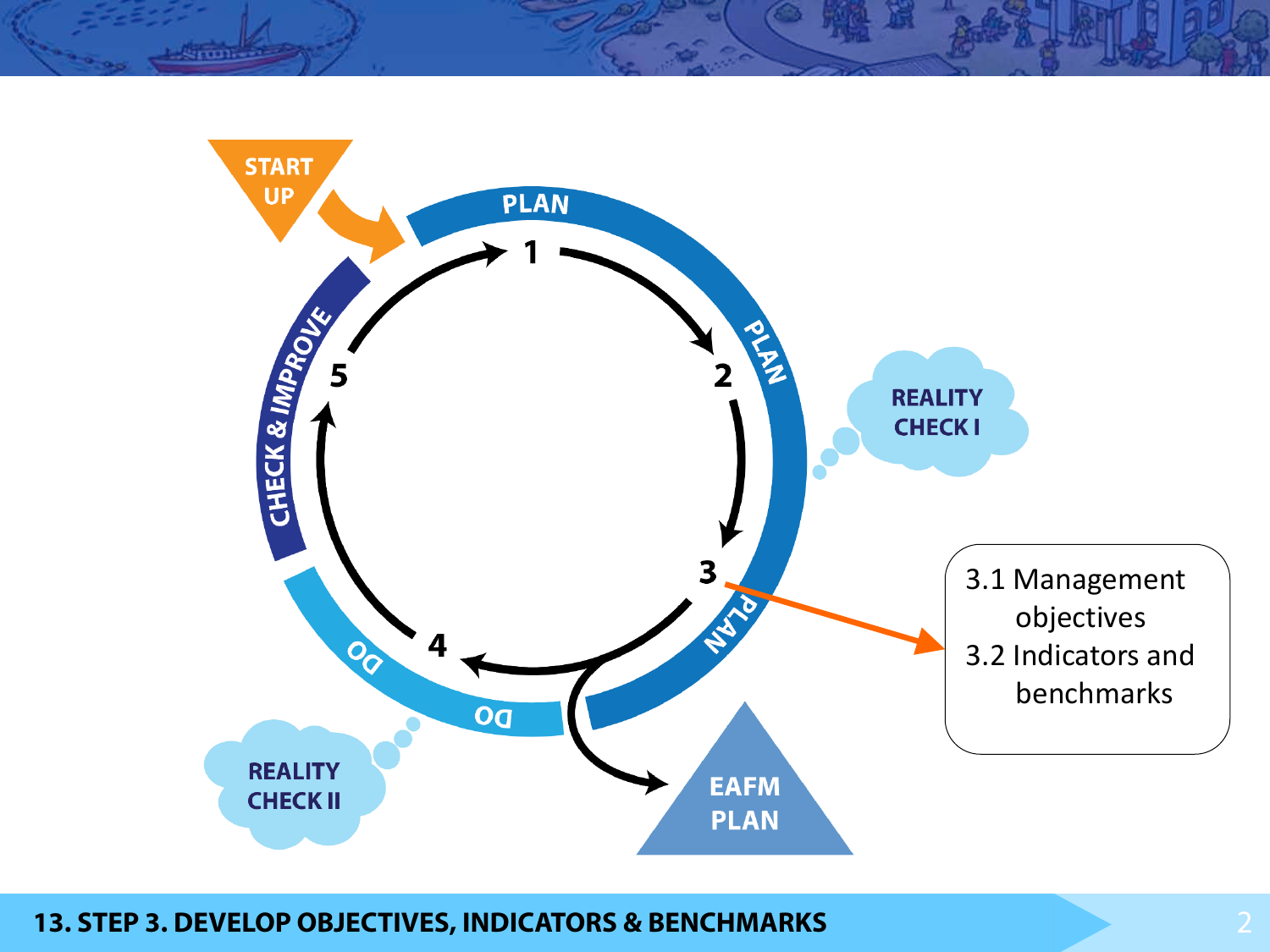# **Session objectives**

## *After this session you will be able to:*

- Develop management objectives
- Develop indicators and benchmarks related to the objectives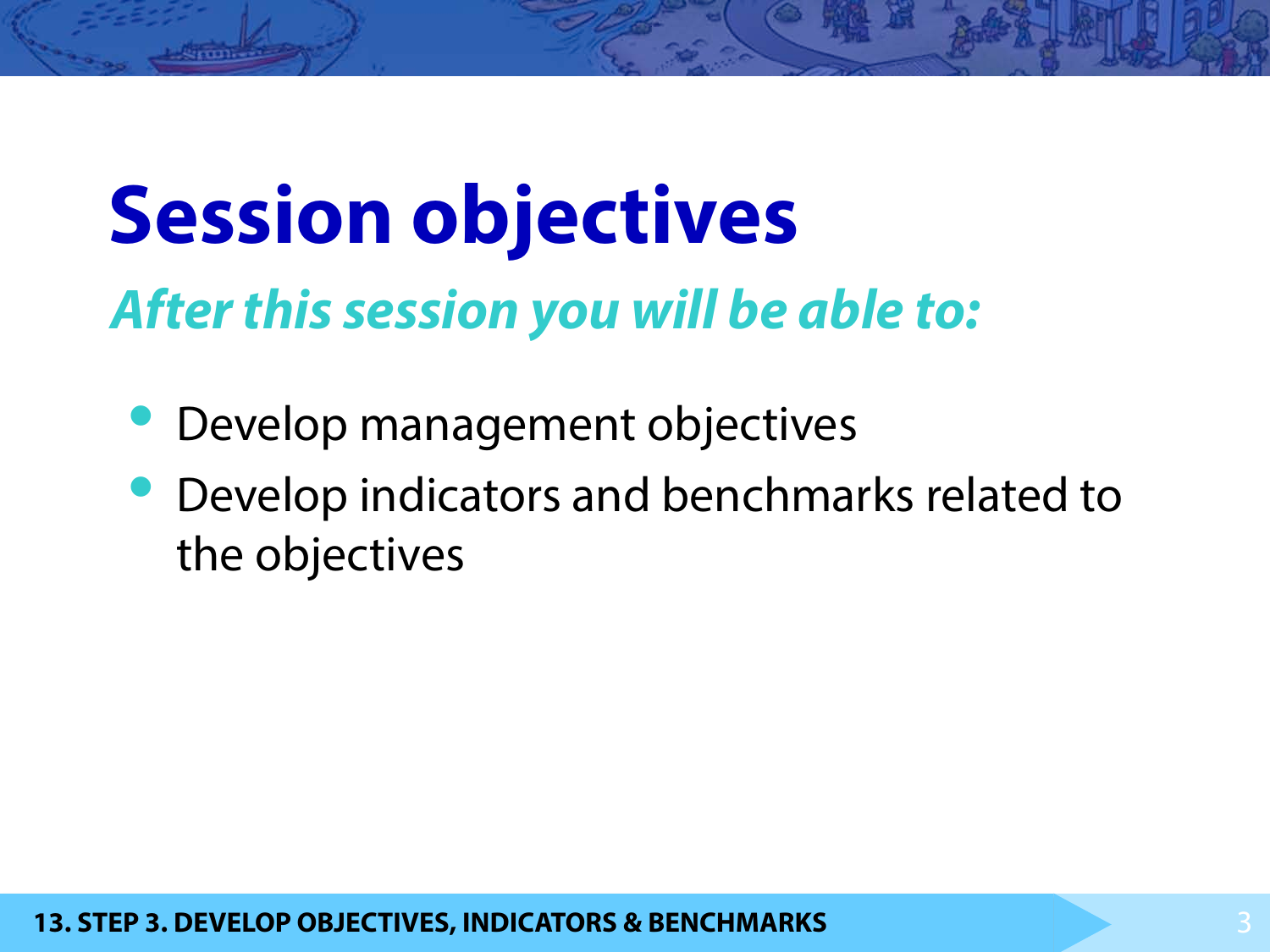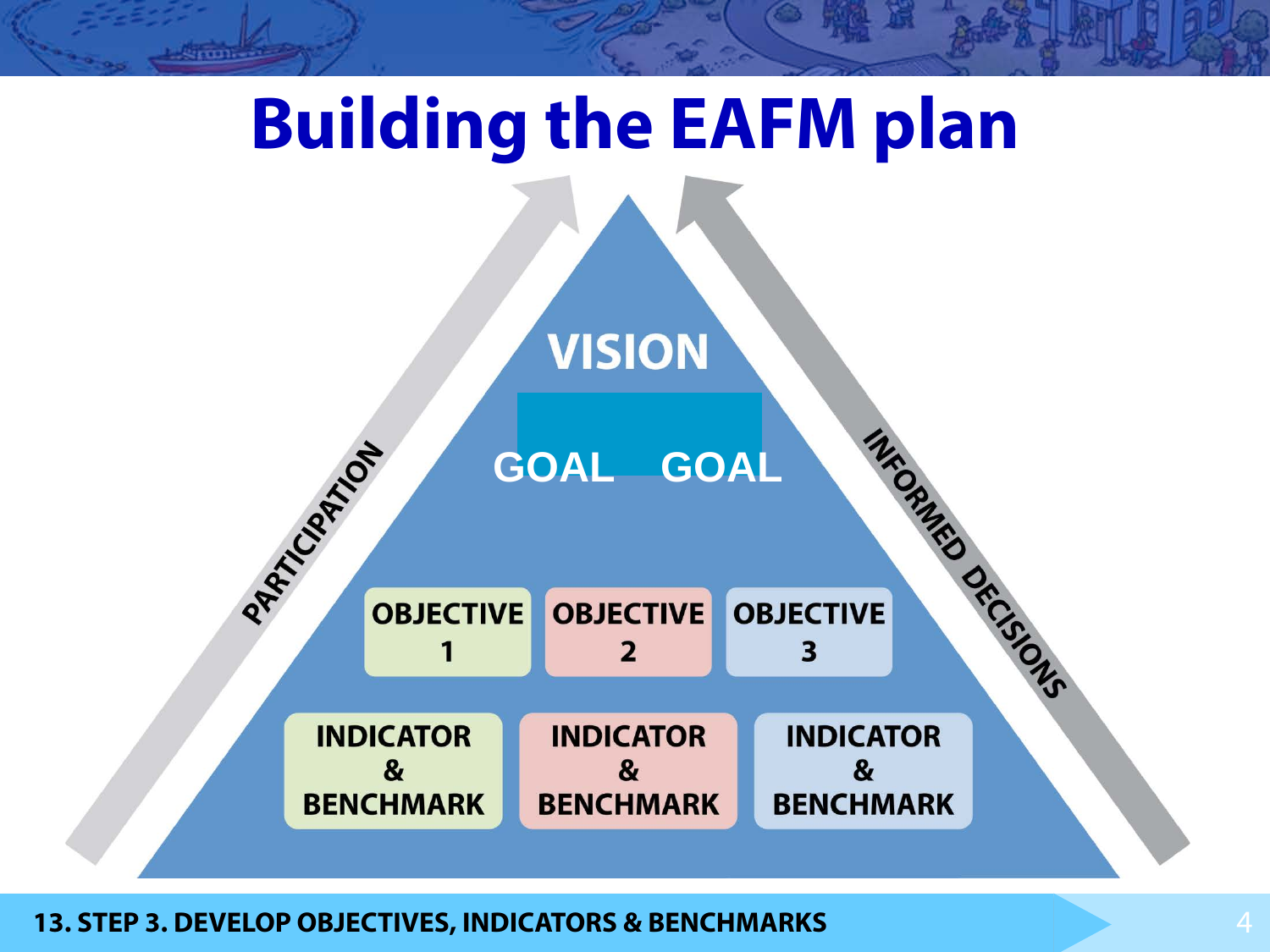# **3.1 Developing objectives**

**Priority threat/issue (core problem)** 

**Management** objective

## **Ask:**

## For this issue: what do you want to achieve?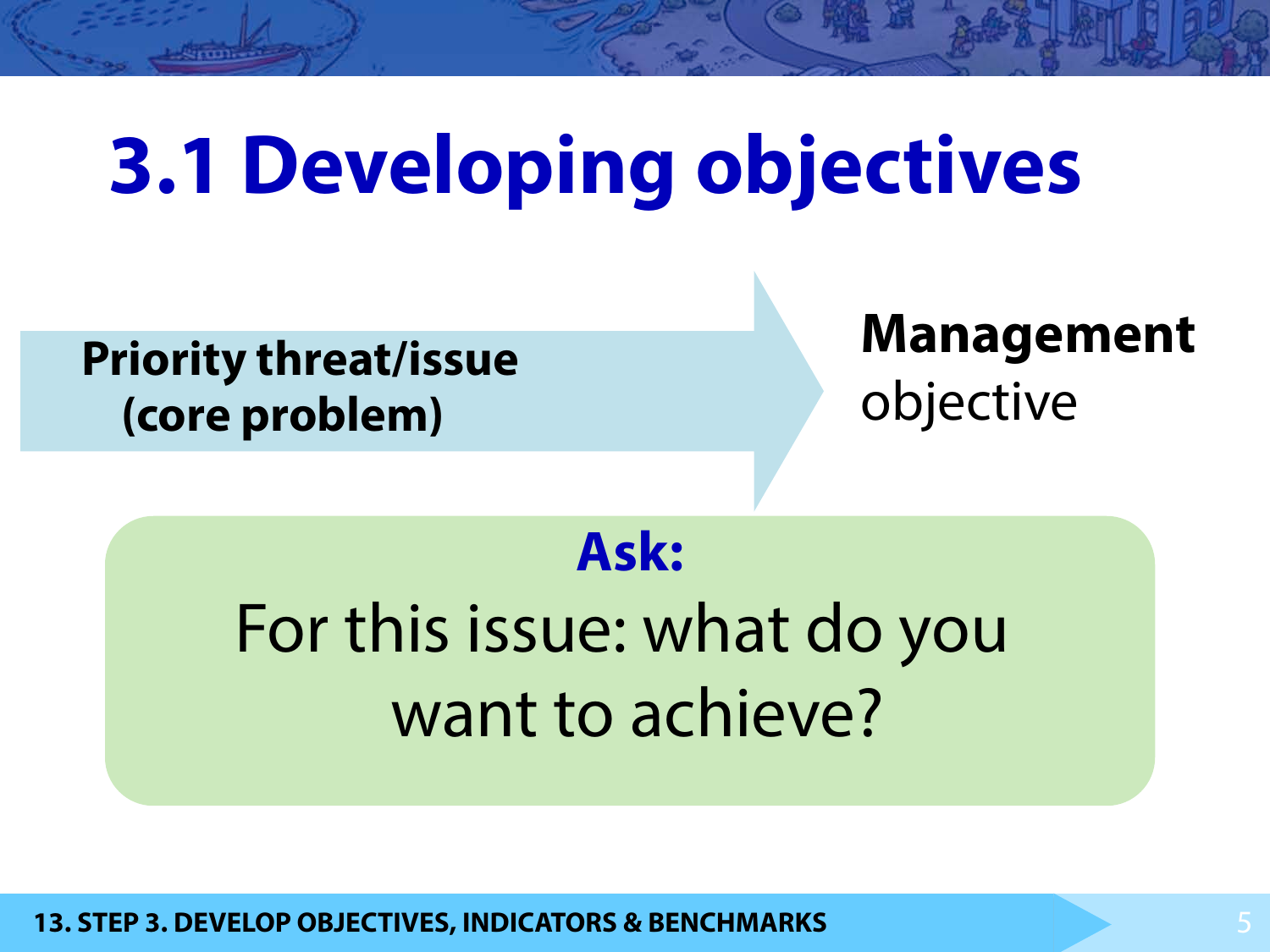# **Objectives**

## **What you want to achieve!**

## **Management objective**

Achievable through management actions

management objective  $=$  To reduce the % of juvenile fish caught

 $\mathbb{S}^3$  management objective = Improve the health of the ecosystem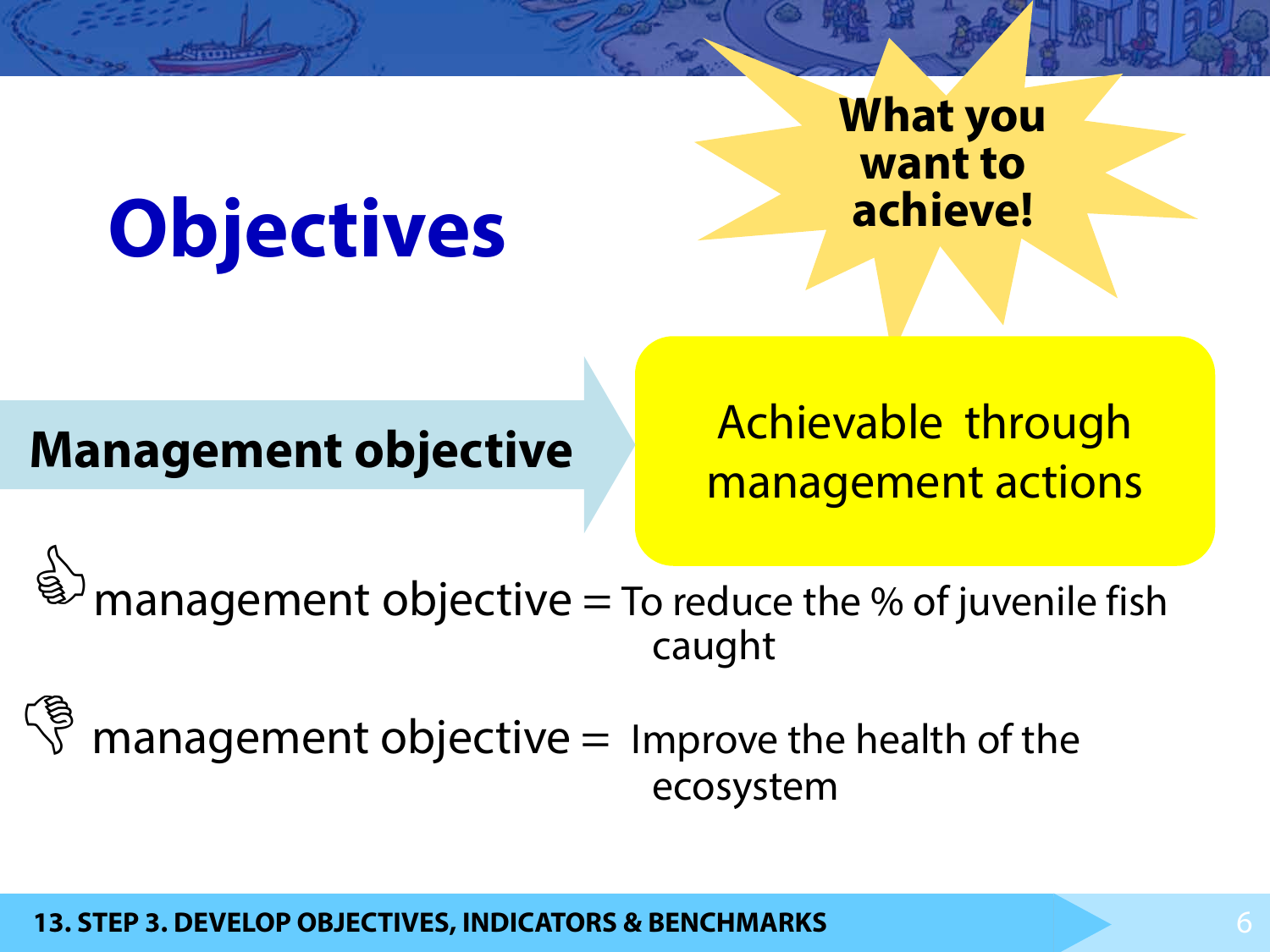# **3.2 What is an indicator?**

• A measure of the current status at one point in time (e.g. temperature, number of fish, area of mangroves)

**An indicator must be linked to the objective**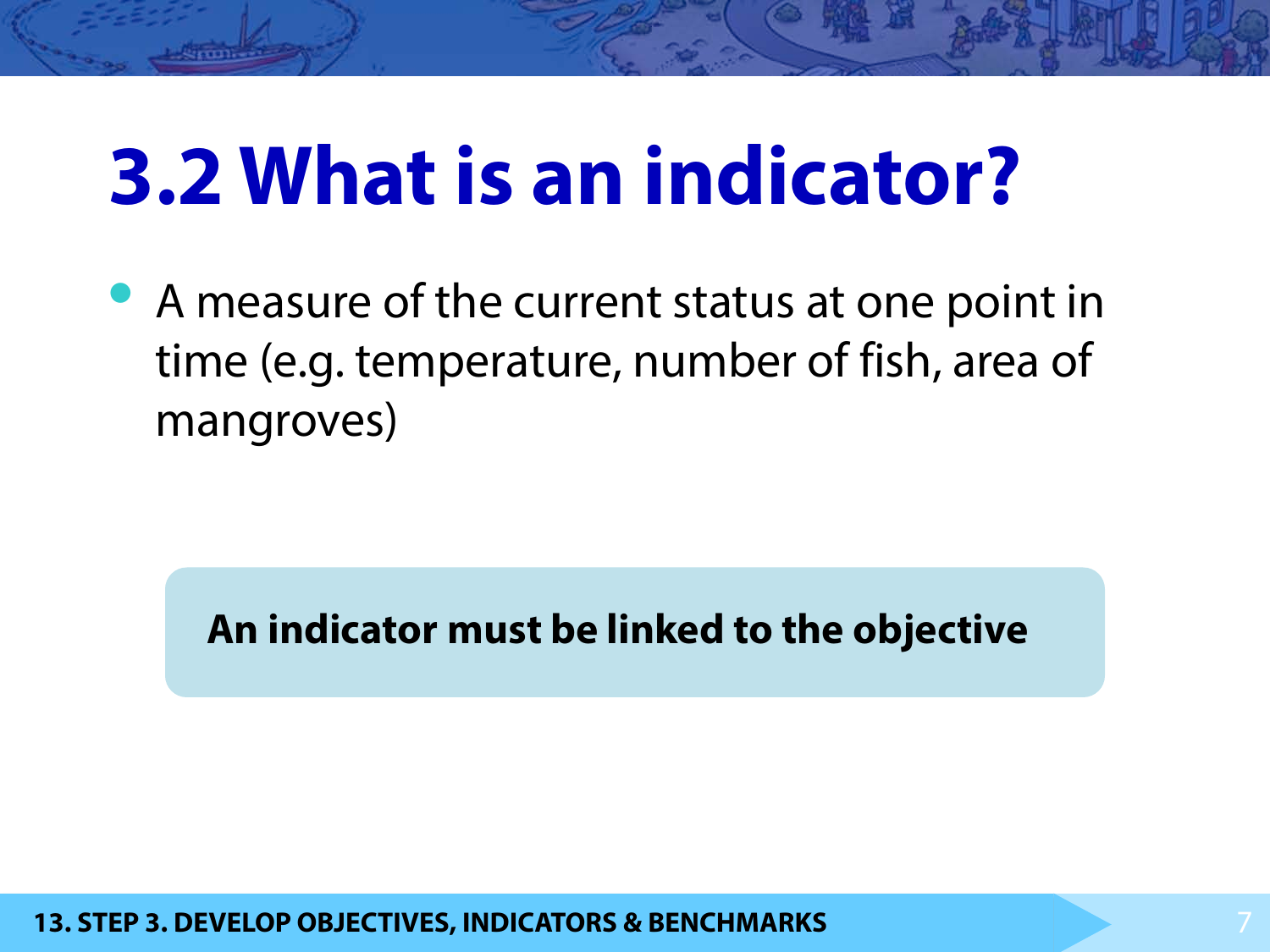# **Fishery resources example**

Goal **Maximum sustainable yield for fishery**

## Objective Reduce the % of juvenile fish caught in the fishery



Indicator % of juvenile fish caught by the boat or at landing sites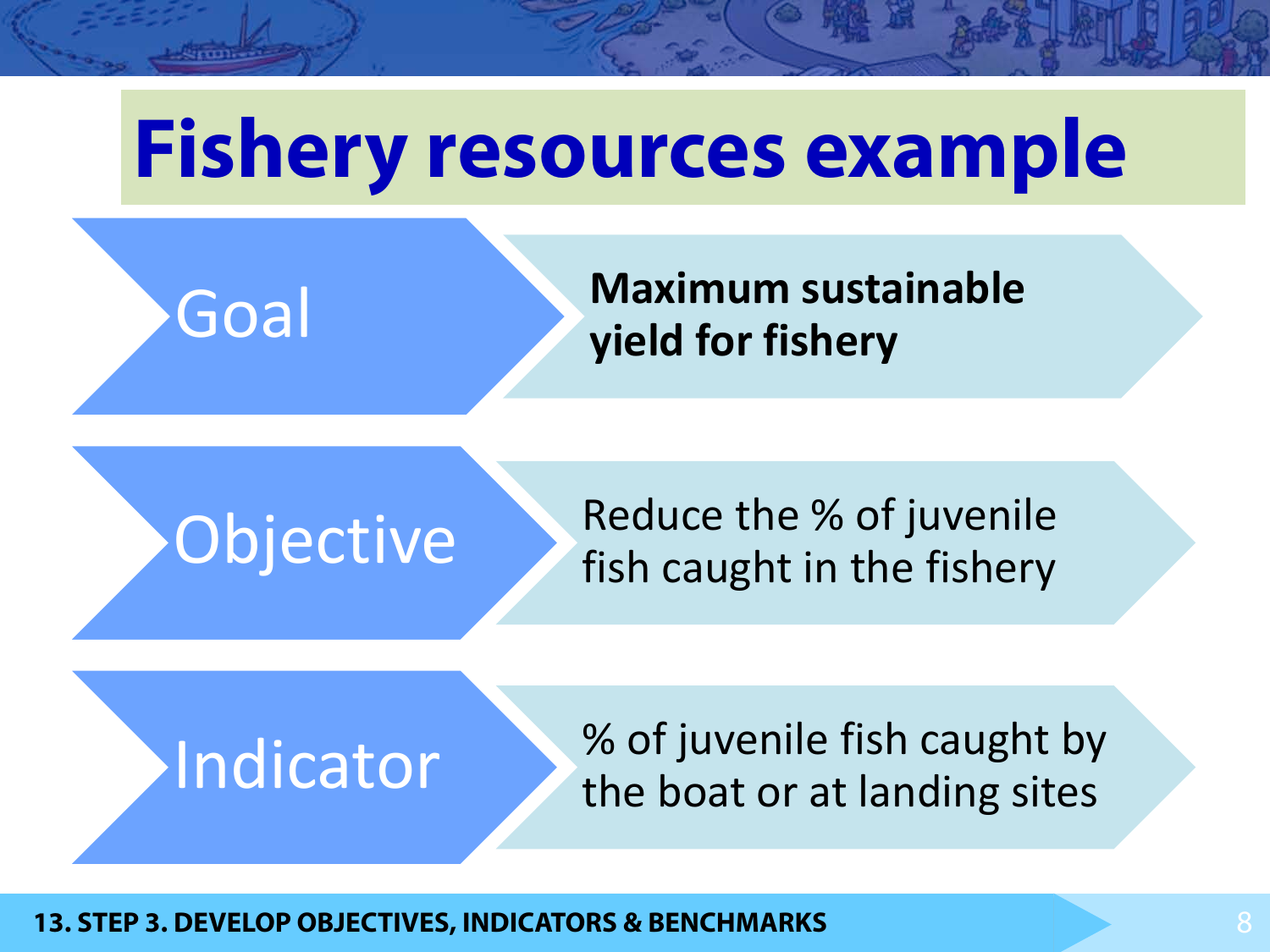# **Ecological example**

Goal **Protect vulnerable and endangered species**

# Objective

Minimize the mortality of turtles caught in the fishery



Indicator Number of dead turtles (based on sample)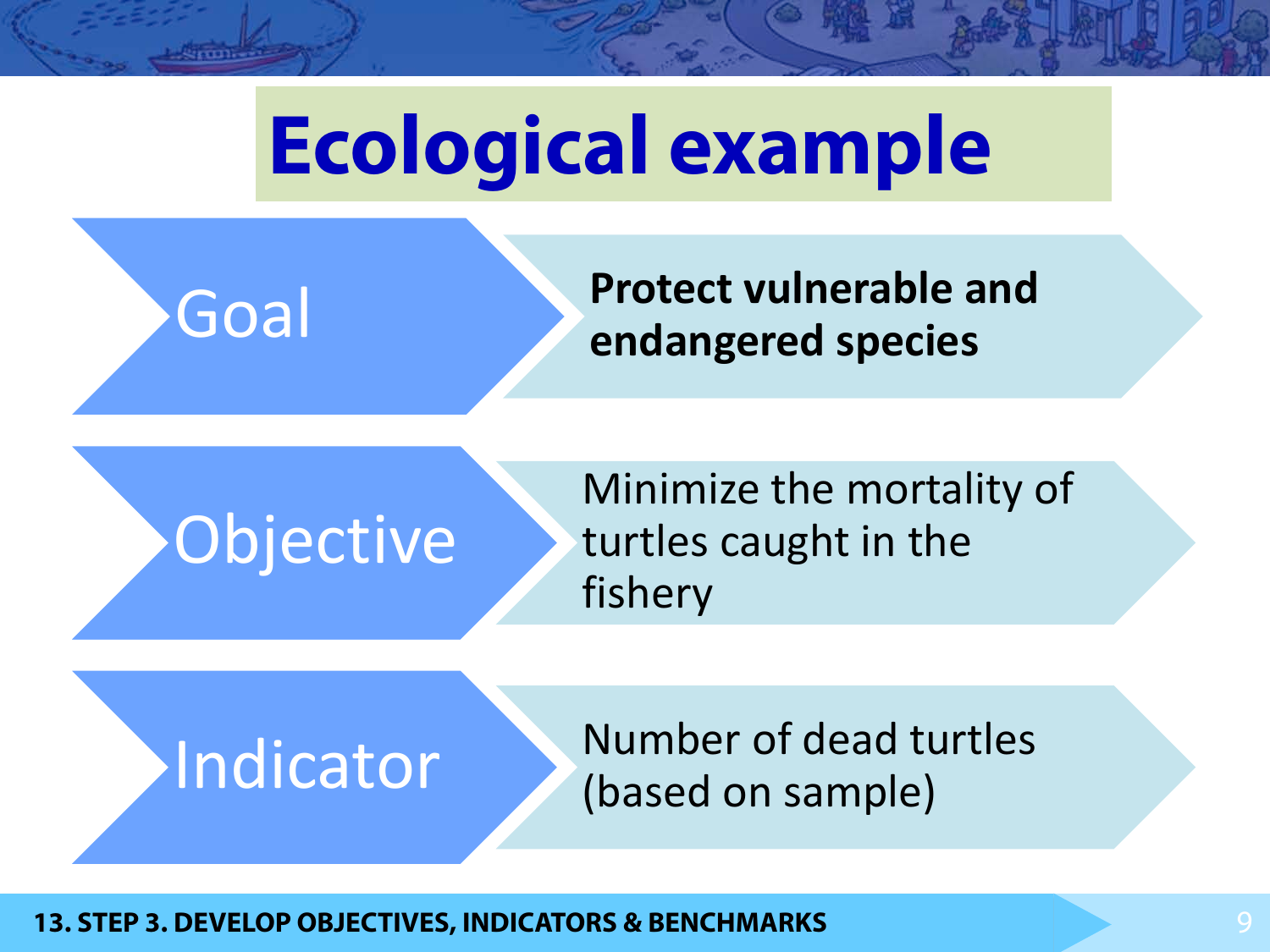# **Social example**

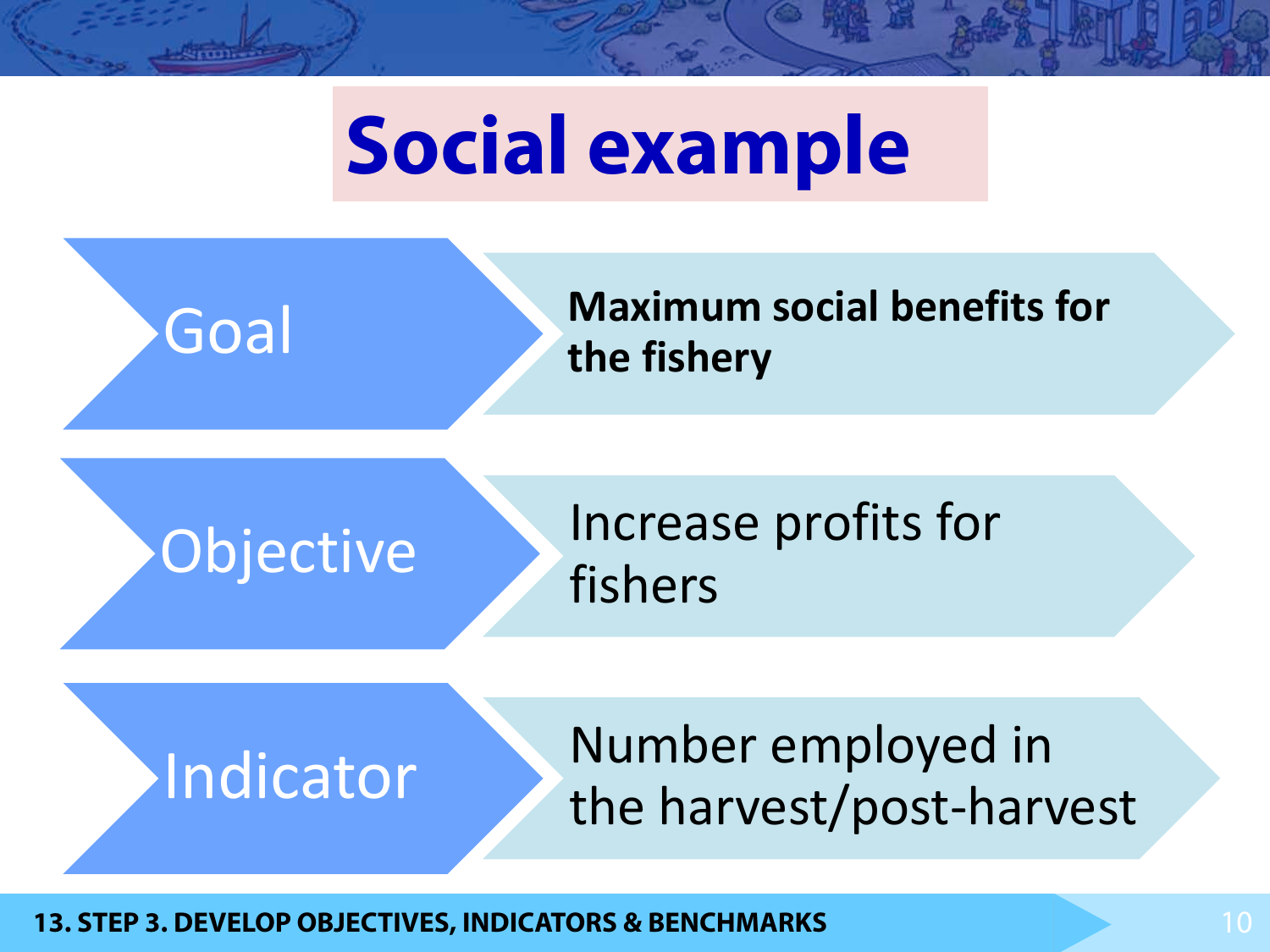# **Governance example**

Goal **Improve compliance and** 

**enforcement**

Strengthen cooperation amongst<br>
Objective different compliance and different compliance and enforcement agencies

# Indicator

Coordination group formed, multi-agency compliance plans formulated & groups meeting regularly with agreed minutes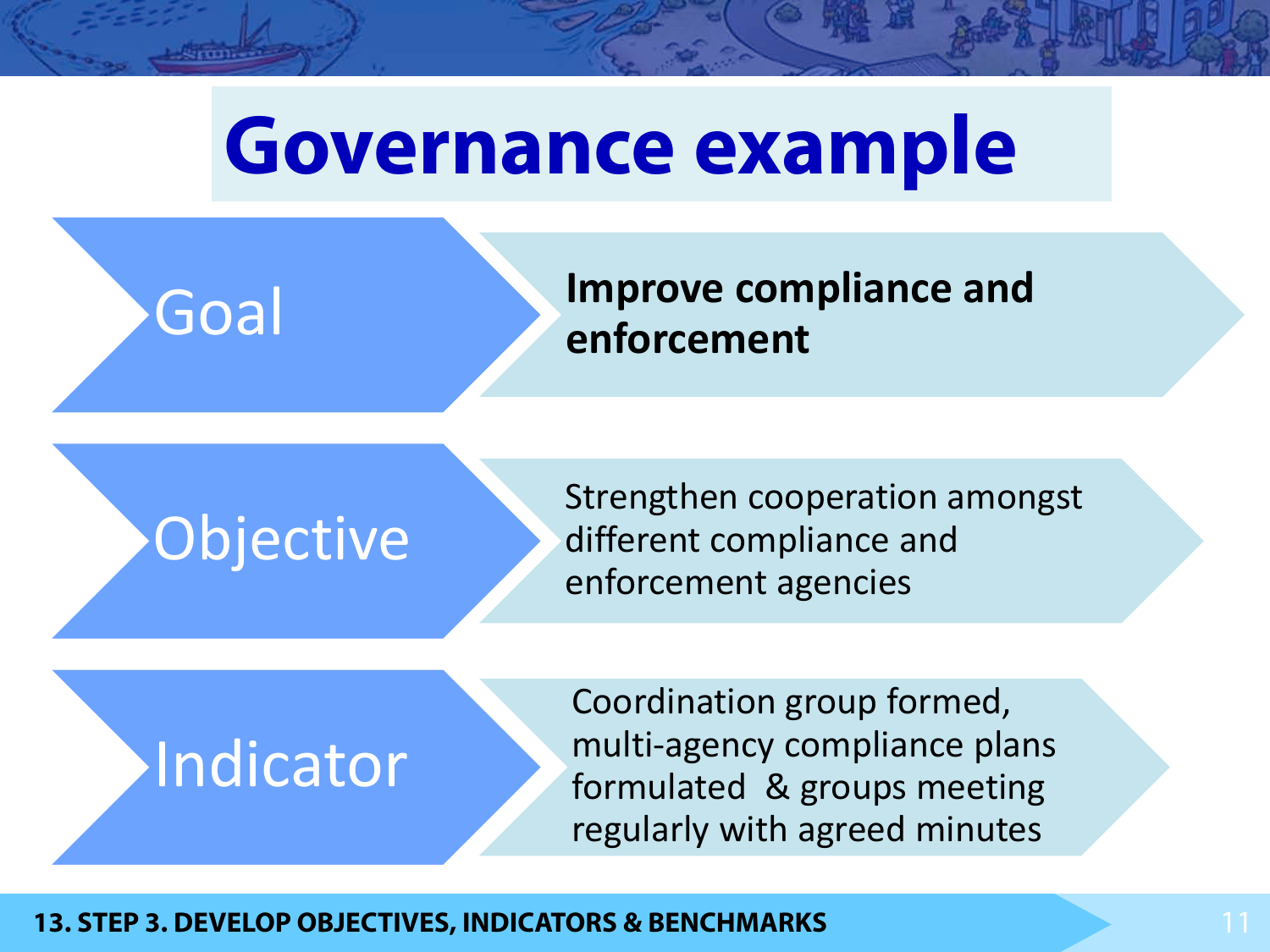# **What is a benchmark?**

- **A target, limit, or baseline** that provides a reference for comparing the indicator
	- **Target** = where you want to be
	- **Limit** = where you do not want to be
	- **Baseline** = where you have come from
- **(e.g. Target: Increase the area of mangroves by 20% by 2020) Limit: Not to decrease area below 50% Baseline: Area of mangrove back in 1980**
- $\mathbb{W}'$  When the indicator is compared to benchmark it tells you how well you are meeting the objective
- **13. STEP 3. DEVELOP OBJECTIVES, INDICATORS & BENCHMARKS** 12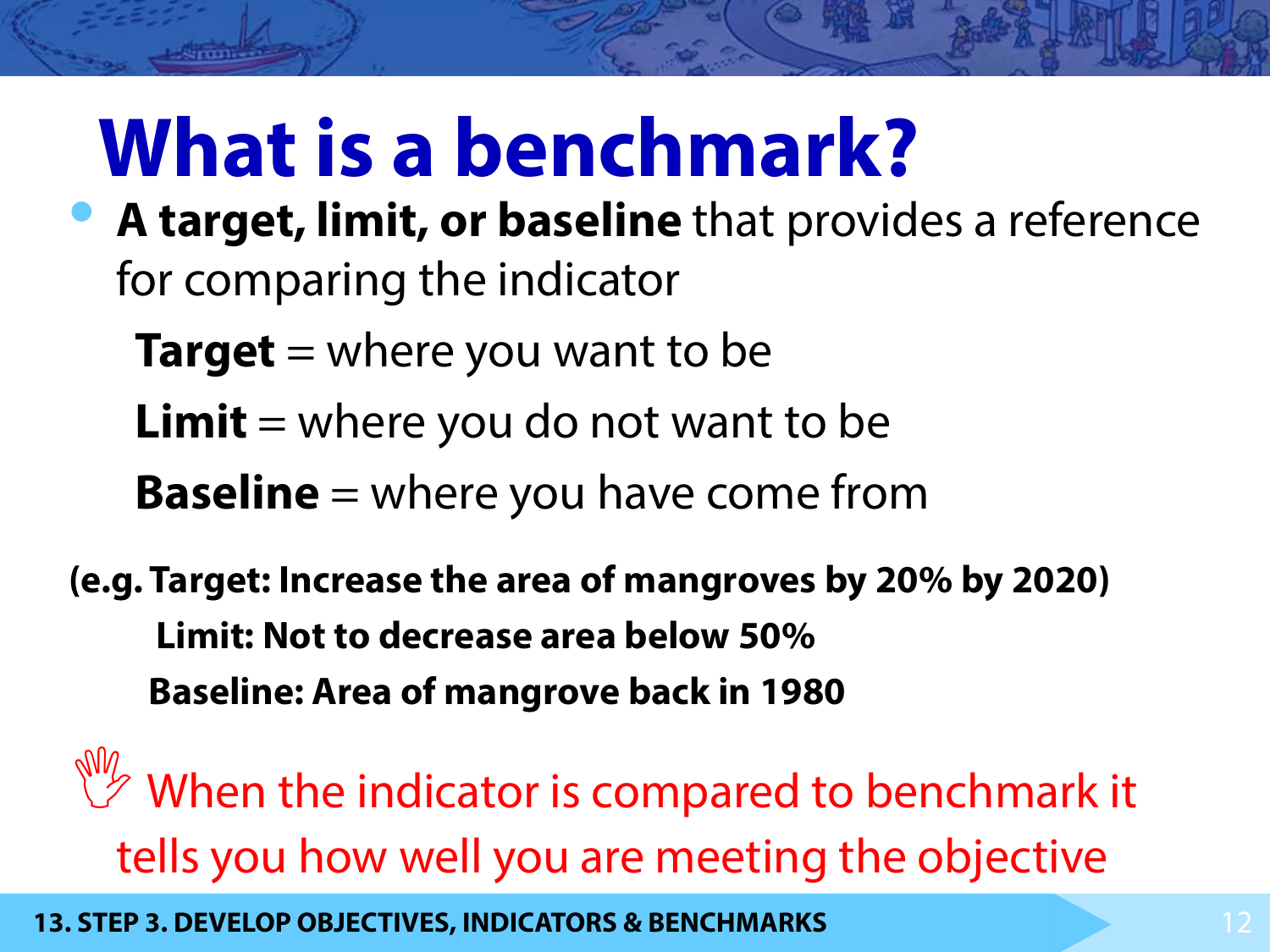# **Simple example**

- Objective:
	- –Reduce the fever of a sick patient
- •Indicator:
	- –The patient's body temperature
- Benchmark (in this example, a target): –37 degrees Celsius in 2 days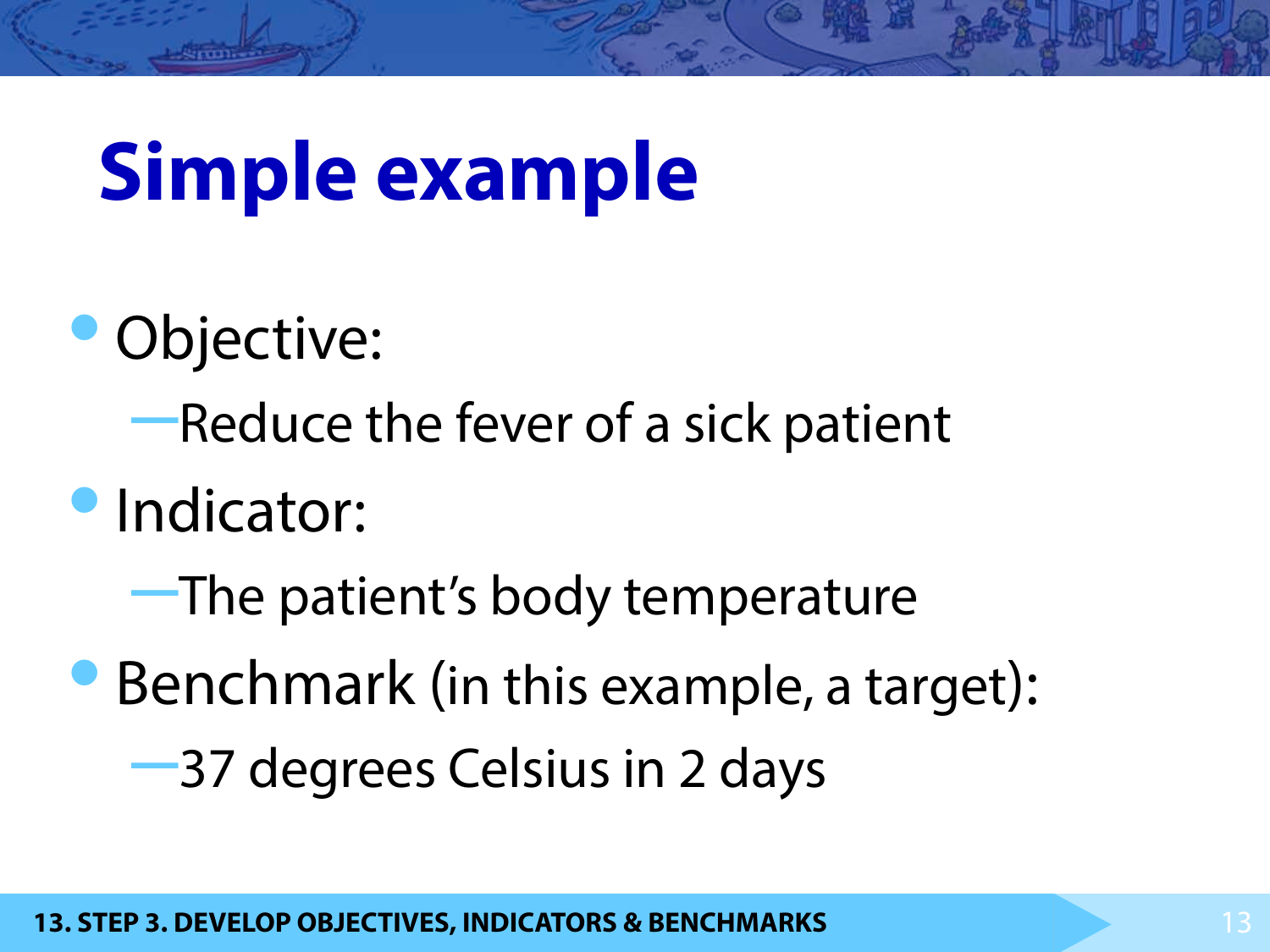## **Mangrove area example**



**Time (year)**

13. STEP 3. DEVELOP OBJECTIVES, INDICATORS & BENCHMARKS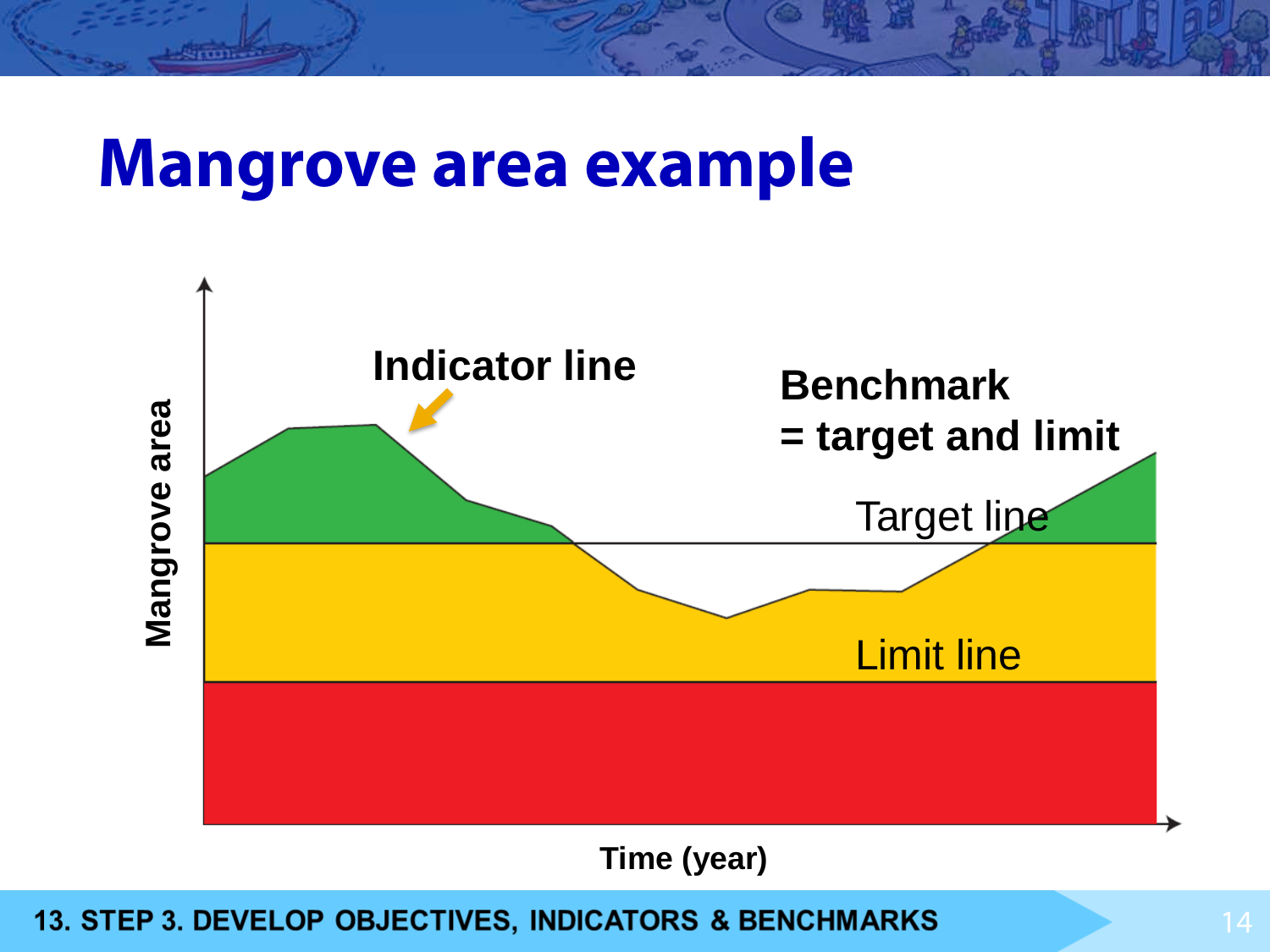# **Data & information for the indicators and benchmarks**

- Data and information are needed for the indicators and benchmarks
- Use existing data, where available
- Collect new data, if necessary
- Use participatory approaches, if possible

Note: Data & information is a cross-cutting theme. It was needed for scoping to set the background and now for indicators and benchmarks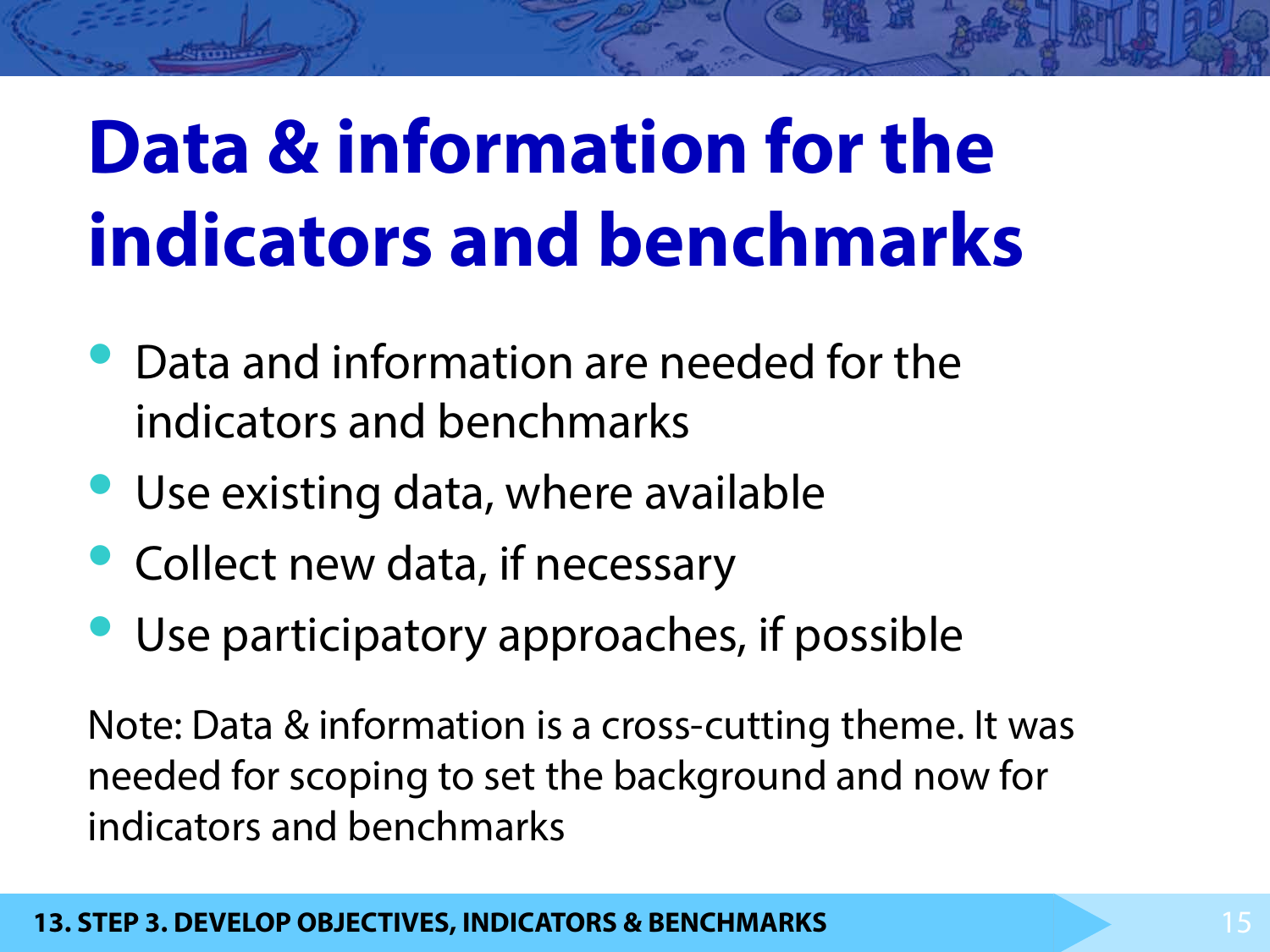# **Indicators and benchmarks must be "SMART"…**

- **Specific** (in terms of quantity, quality and time)
- **Measurable (easy to measure with acceptable cost)**
- **<sup>A</sup>**vailable (from existing sources or with reasonable extra effort)
- **Relevant** (to objectives and sensitive to change)
- **<sup>T</sup>**imely (Information is up-to-date))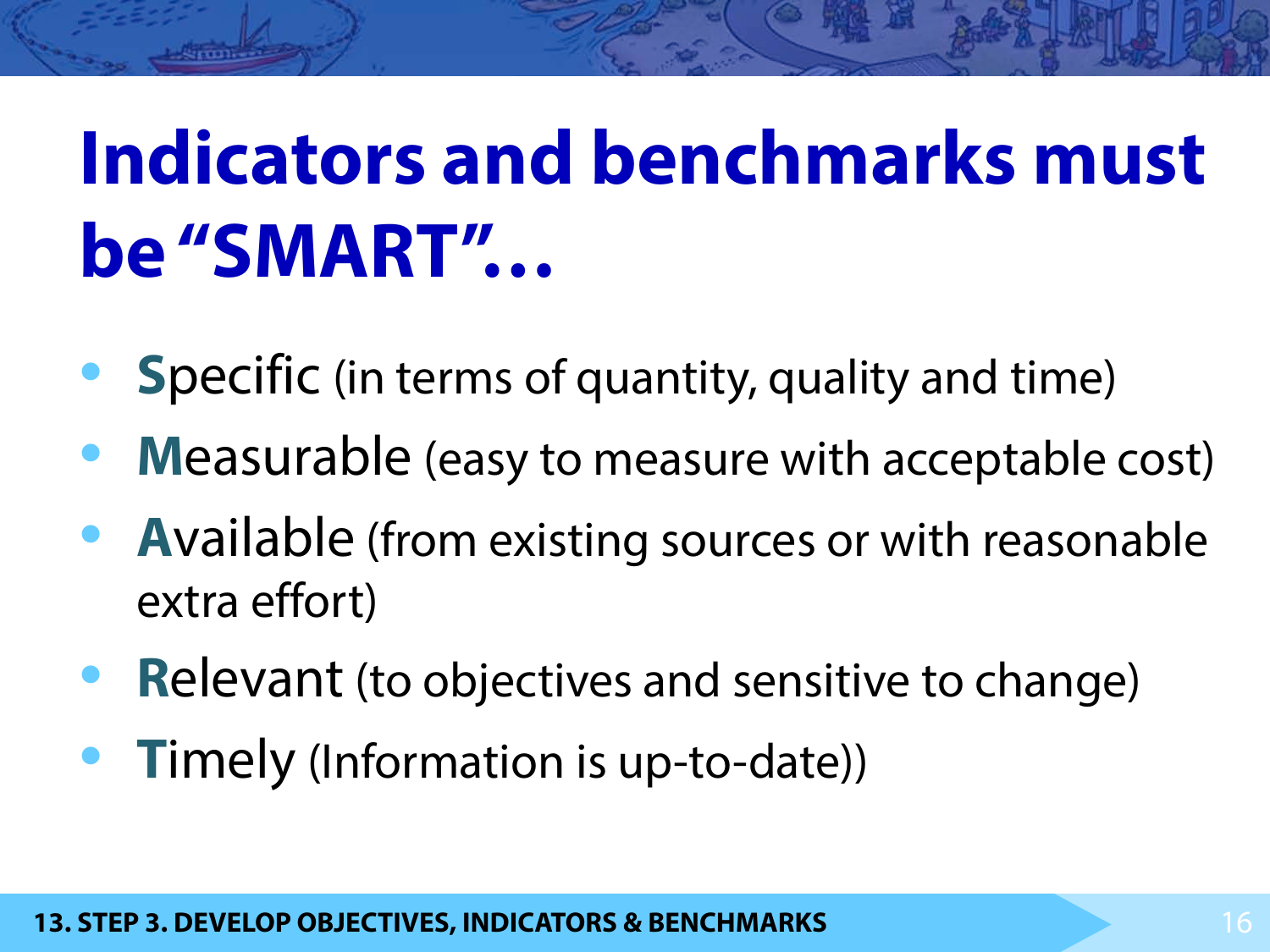# **Key data and information questions**

- What: what needs to be measured?
- Who: who will measure them?
- Where: where will the data come from?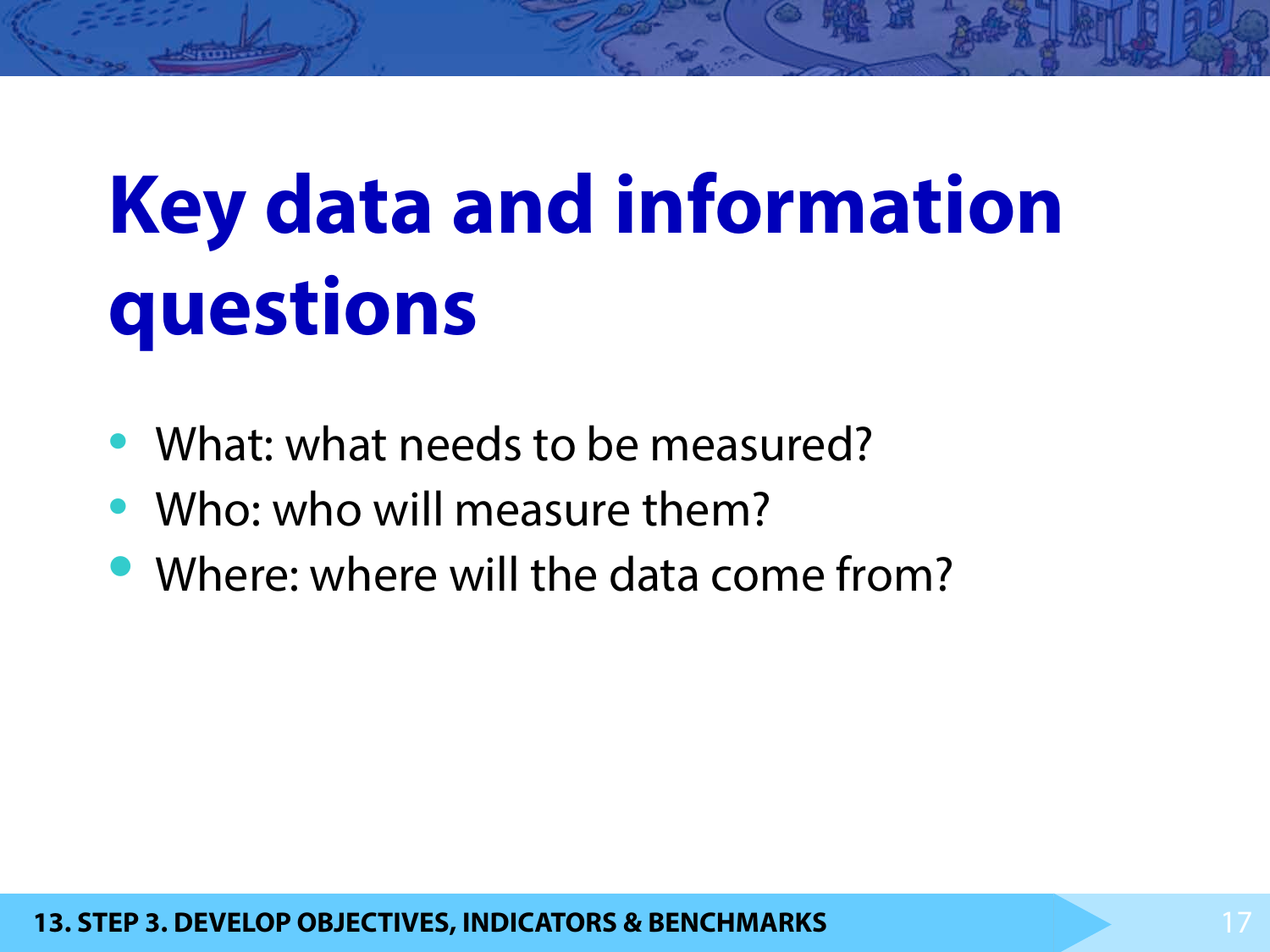# **Involving stakeholders (Participatory M&E)**

- Stakeholders are involved in:
	- developing the indicators and benchmarks
	- collecting data
	- deciding on the methods to use
- Indicators developed locally have more relevance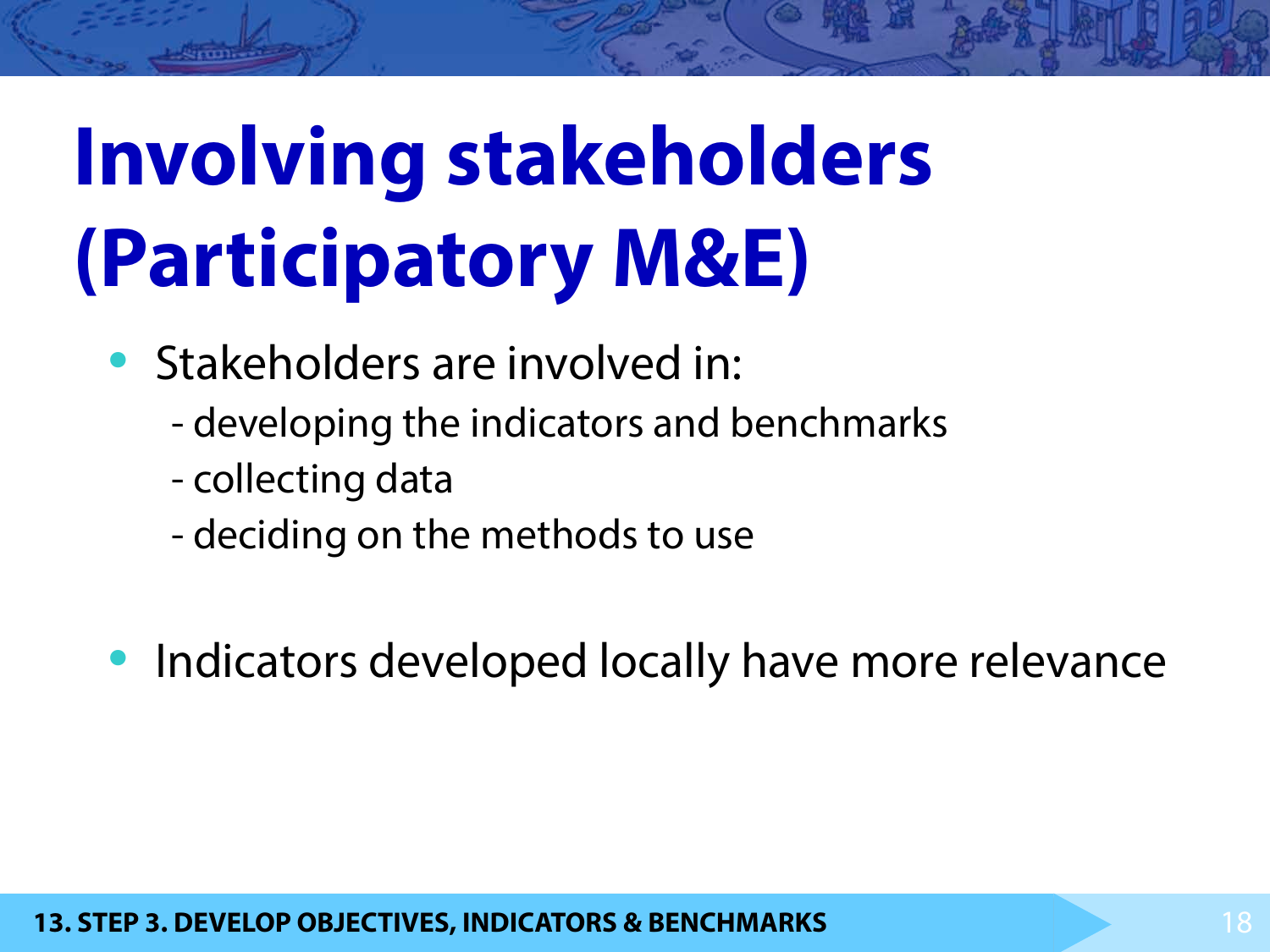## **EAFM Plan outline**

*Now finished 1st part of Step 3. We can use the results in the EAFM plan*

## **EAFM Management Plan for FMU XX**

- 1. Vision (Step 1)
- 2. Background (Step 1)
- 3. Major threats and issues (Step 2)
- 4. Goals (Step 2**)**
- **5. Objectives, indicators and benchmarks (Step 3)**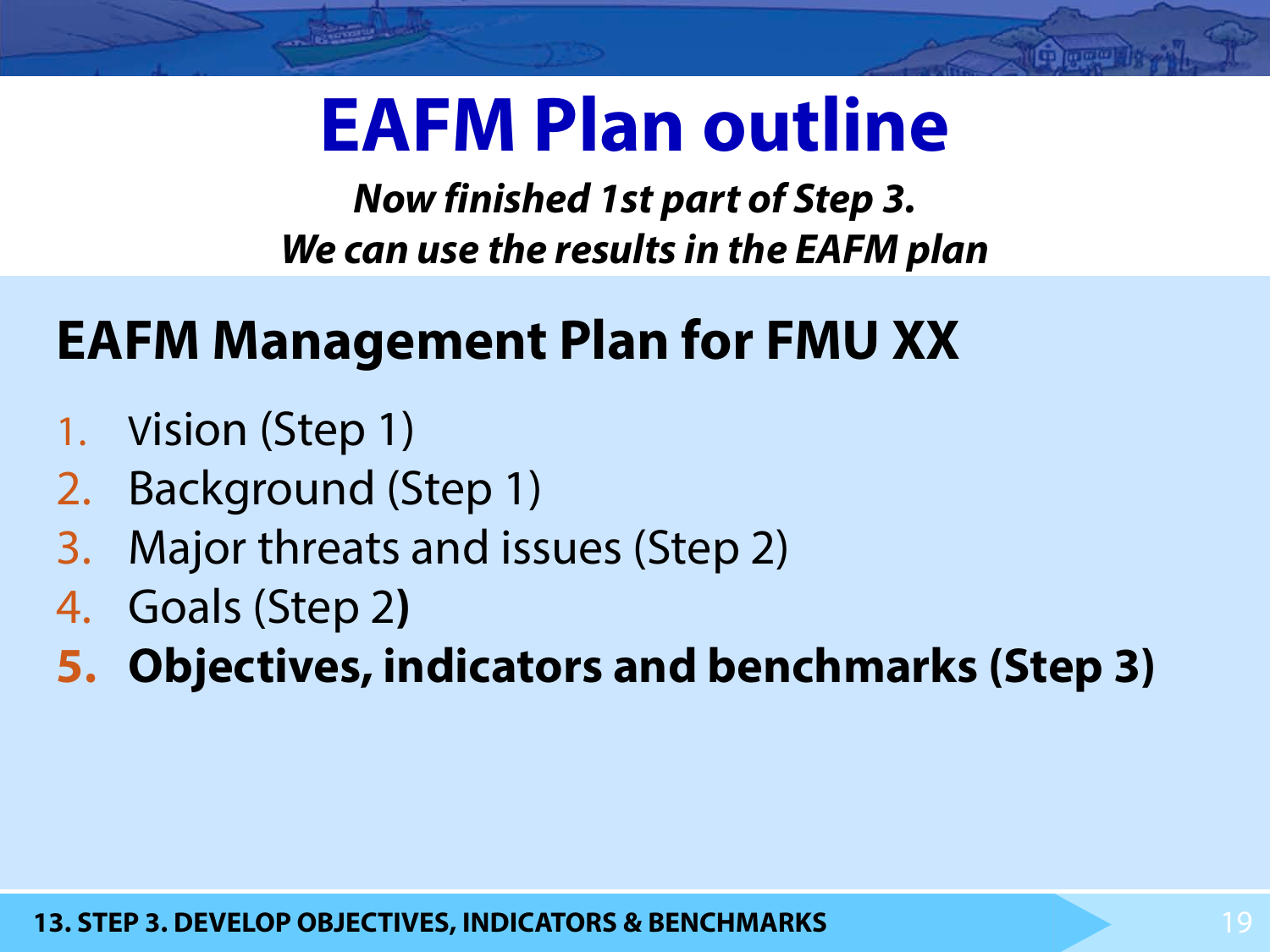# **Key messages**

In Step 3.1-3.2:

- Management objectives are developed. This involves agreeing on what is to be achieved for each high-priority issue
- Objectives are paired with indicators and benchmarks to be able to assess whether the objective is being achieved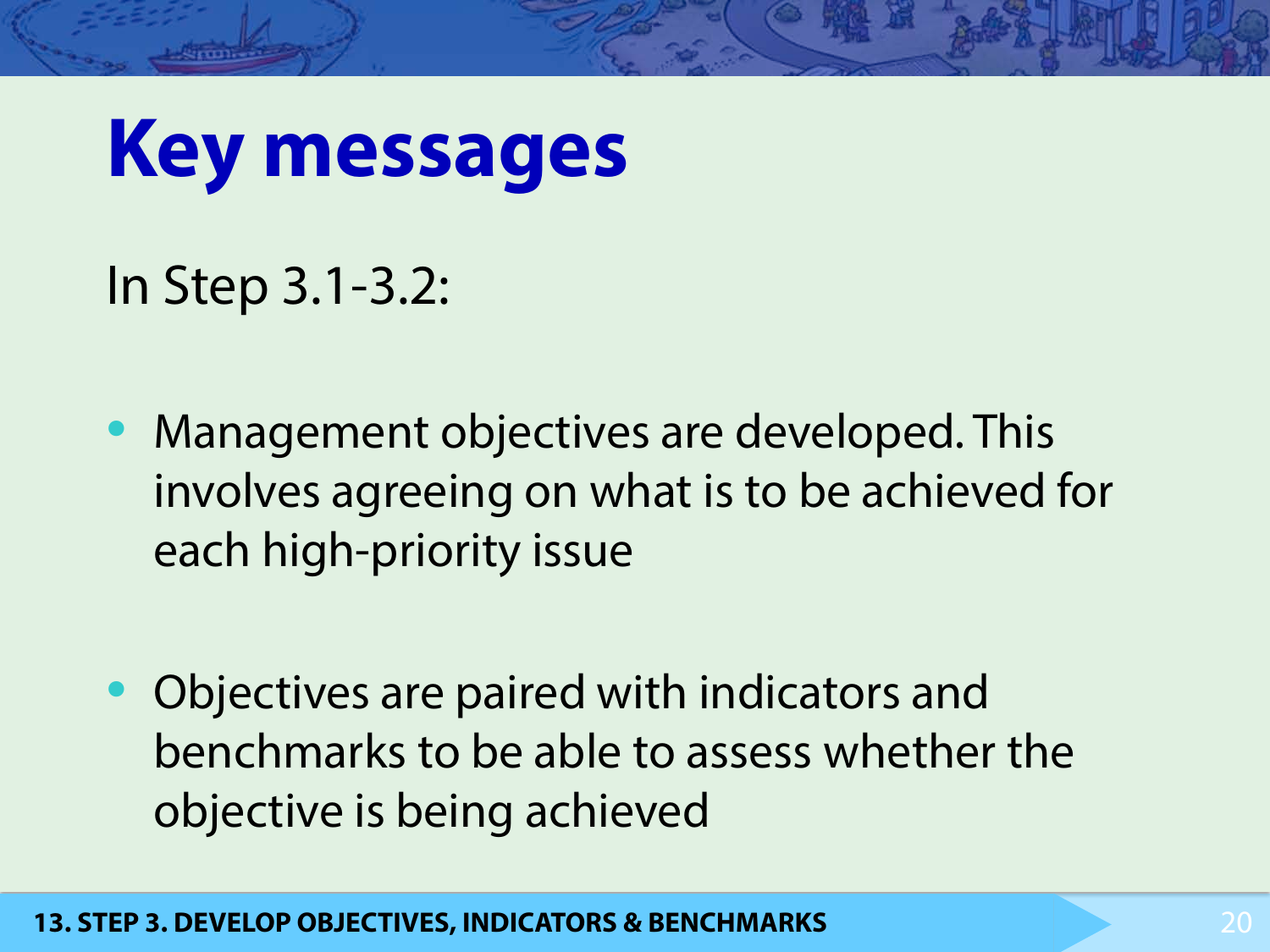